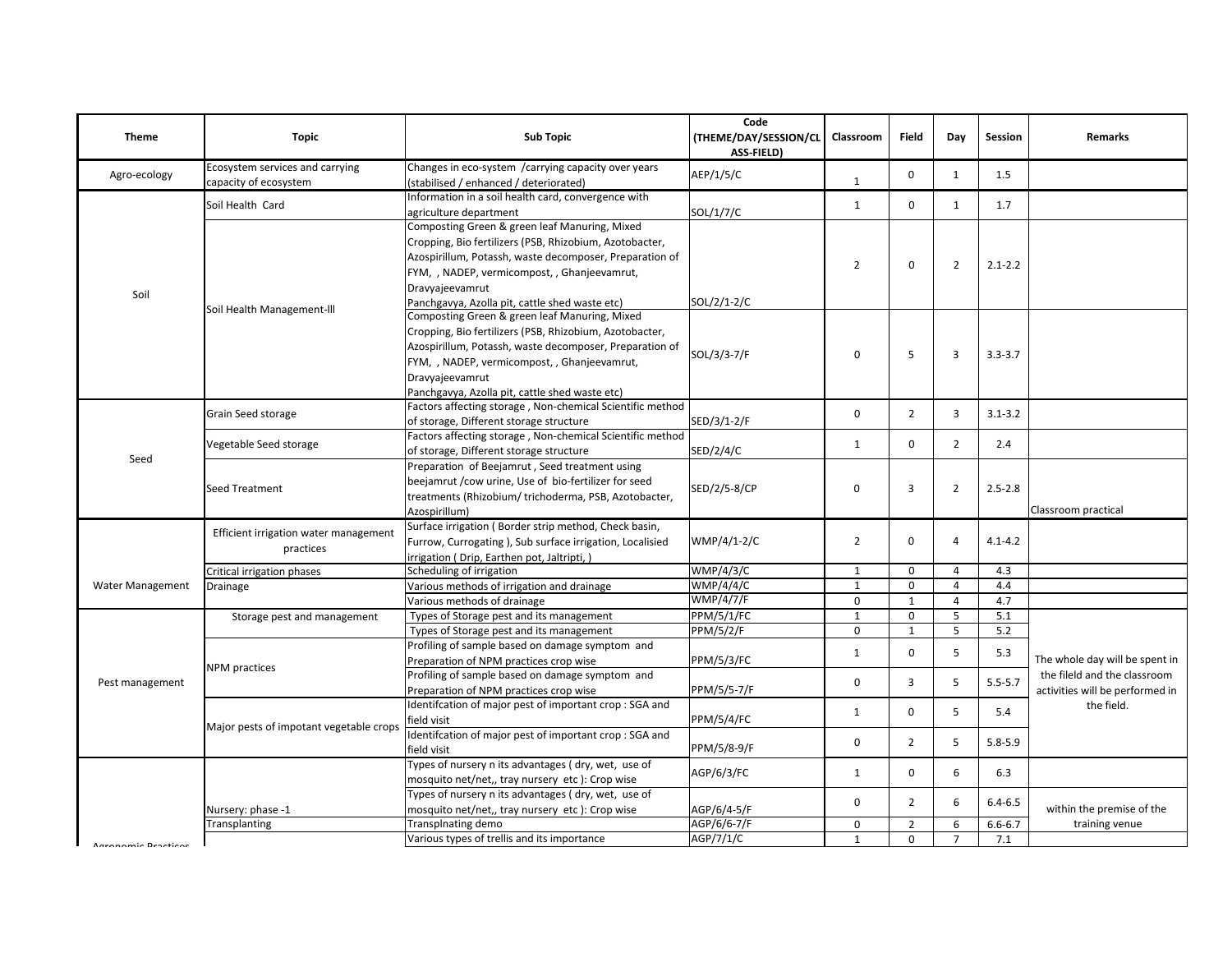| <b>MEI UIIUIIIIL FI ALLILES</b>     | Machan                  | Various types of trellis and its importance                            | AGP/7/3-4/F |          |    | $7.3 - 7.4$                     | Demo within the training<br>premise |
|-------------------------------------|-------------------------|------------------------------------------------------------------------|-------------|----------|----|---------------------------------|-------------------------------------|
|                                     | Cropping pattern/system | Paira, intercerop, mixed, alley: what, why and how plus<br>field visit | AGP/7/2/C   |          |    | $\overline{1}$ . $\overline{2}$ |                                     |
|                                     |                         | Paira, intercerop, mixed, alley: what, why and how plus<br>field visit | AGP/7/5-6/F |          |    | $7.5 - 7.6$                     | Demo within the training<br>premise |
| Assessment and planning Action Plan |                         | individual Action plan preparation for next 6 months                   | ANP/8/3-5/C |          |    | $8.3 - 8.5$                     |                                     |
|                                     |                         |                                                                        |             | 28<br>56 | 28 |                                 |                                     |

56

This is developed by DAY-NRLM. If anyone is using this please acknowledge DAY-NRLM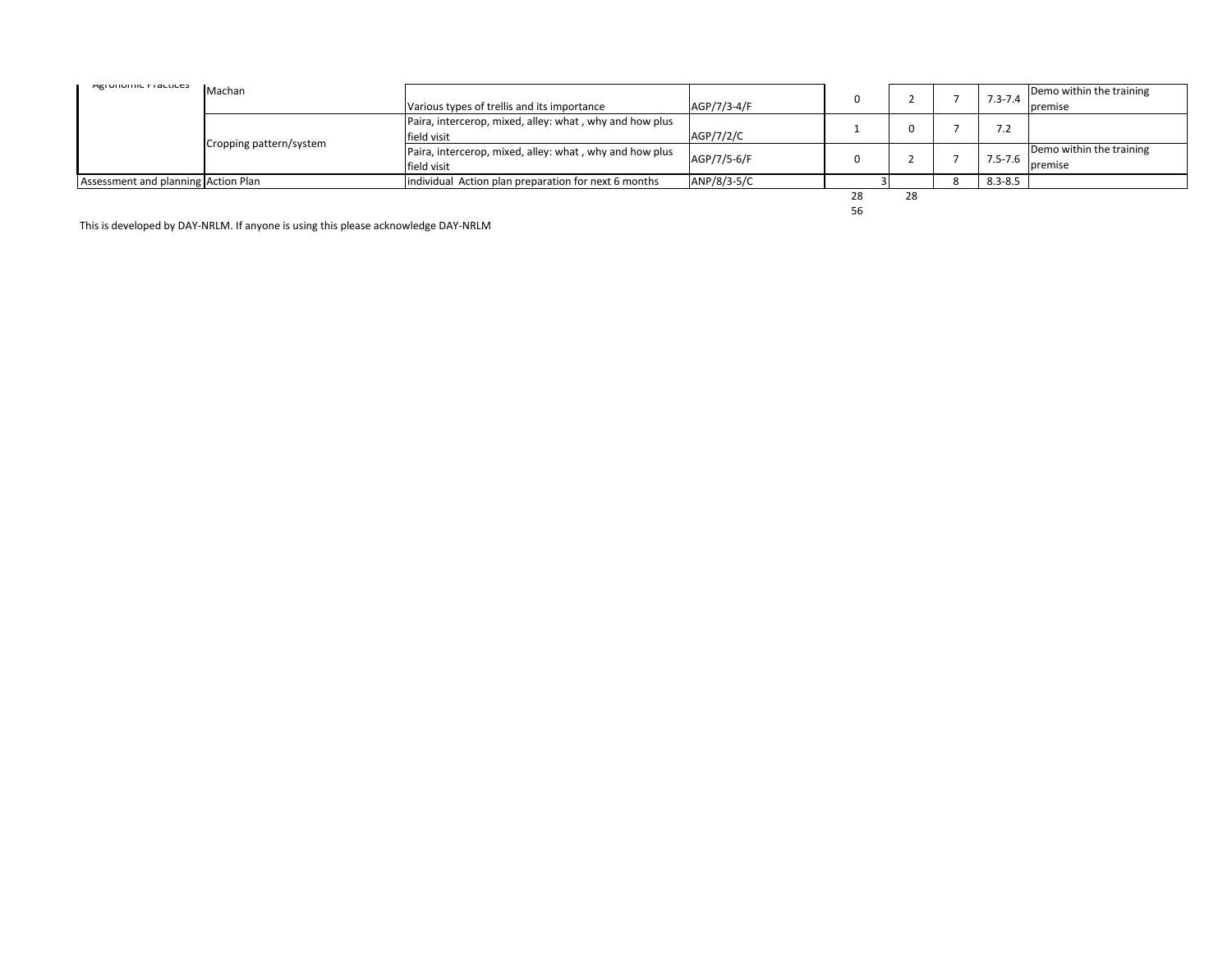| <b>Time</b>                     | Day           |               |                                |                  |                  |                    |                    |             |  |  |
|---------------------------------|---------------|---------------|--------------------------------|------------------|------------------|--------------------|--------------------|-------------|--|--|
|                                 |               | <u>2</u>      | 3                              | $\overline{4}$   |                  | $6\overline{6}$    |                    | 8           |  |  |
| 9:00 am- 9:50<br>am             |               | $SOL/2/1-2/C$ | SED/3/1-2/F                    | WMP/4/1-2/C      | PPM/5/1/FC       |                    | AGP/7/1/FC         |             |  |  |
| 10:00 am-<br>10:50 am           | $INT/1/1-3/C$ |               |                                |                  | <b>PPM/5/2/F</b> | AGP/6/1-2/FC       | AGP/7/2/FC         | ANP/8/1-2/C |  |  |
| 11:00am-<br>11:50 am            |               | SED/2/3/C     | <b>WMP/4/3/C</b><br>PPM/5/3/FC |                  | AGP/6/3/FC       | AGP/7/3-4/F        |                    |             |  |  |
| 12:00 noon-<br>12:50 pm         | AEP/1/4/C     | SED/2/4/C     | SOL/3/3-7/F                    | WWP/4/4/C        | PPM/5/4/FC       | <b>Field Lunch</b> |                    | ANP/8/3-5/C |  |  |
| $1:00$ pm - $2:00$<br>pm        | Lunch         | Lunck         | <b>Field Lunch</b>             | Lunch            | Lunch            |                    | <b>Filed Lunch</b> |             |  |  |
| 2:00pm-2:50<br>pm               | AEP/1/5/C     |               |                                | WMP/4/5-6/F      |                  | AGP/6/4-5/F        | AGP/7/5-6/F        | Late Lunch  |  |  |
| 3:00 pm- 3:50<br>pm             | SOL/1/6/C     | SED/2/5-8/CP  | SOL/3/3-7/F                    |                  | PPM/5/5-7/F      | AGP/6/6-7/F        |                    |             |  |  |
| $4:00 \text{ pm}$ to<br>4:50 pm | SOL/1/7/C     |               |                                | <b>WMP/4/7/F</b> |                  |                    | ANG/7/7/F          |             |  |  |
| $5:00 \text{ pm}$ to<br>5:50 pm |               |               |                                |                  |                  |                    |                    |             |  |  |
| 6:00pm to<br>6:50 pm            |               |               |                                |                  | PPM/5/8-9/F      |                    |                    |             |  |  |